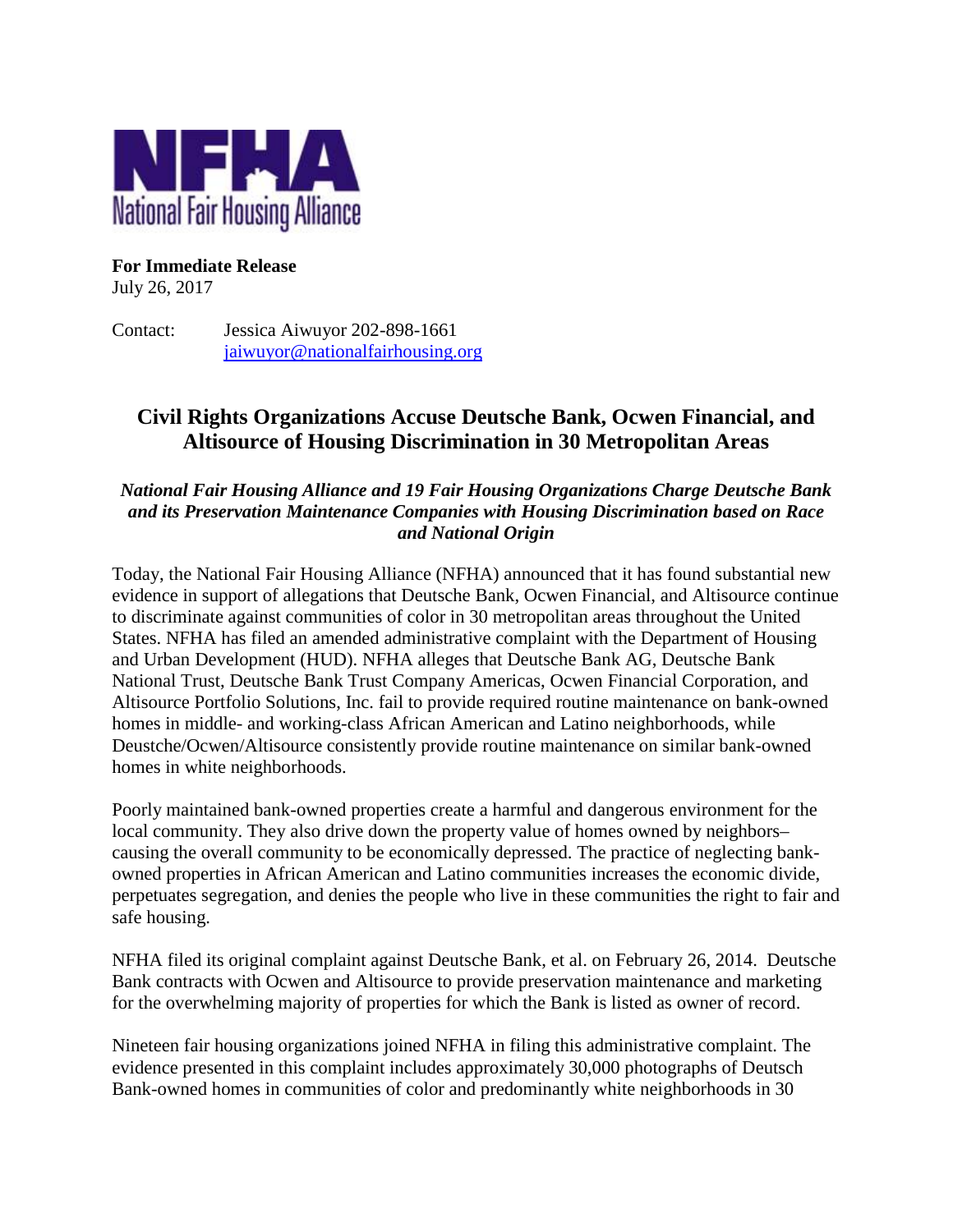metropolitan areas. This [substantial photographic evidence](http://nationalfairhousing.org/deutsche-property-photos/) shows a stark pattern of discriminatory conduct in the maintenance of bank-owned homes in communities of color.

View photos of the properties at [http://nationalfairhousing.org/deutsche-property-photos/.](http://nationalfairhousing.org/?page_id=1056&preview=true)

"The Dayton area continues struggle with poorly maintained and marketed REO properties," said Jim McCarthy, President/CEO of the Miami Valley Fair Housing Center. "These properties drag down property values, and destabilize neighborhoods," McCarthy continued. "Lenders need to be accountable to our communities for the devastation that this neglect is causing."

NFHA asserts that Deutsche Bank's properties in predominantly white working- and middleclass neighborhoods are far more likely to have the lawns mowed and edged regularly, invasive weeds and vines removed, windows and doors secured or repaired, litter and trash removed, leaves raked, and graffiti erased from the property. "Yet, Deutsche Bank-owned homes in predominantly middle- and working-class African American and Latino neighborhoods are more likely to be left neglected with debris and trash on the property, wildly overgrown grass, and invasive plants covering the yards. Windows and doors are often unsecured, left wide open, or boarded, and graffiti as well as dead animals are left on the premises," said Shanna Smith, President and CEO of NFHA.

Smith added, "Poor maintenance destroys a home's curb appeal and invites vandalism or squatters because the home appears to be abandoned. Also, the blight caused by this neglect results in declining home values for African American and Latino families who live nearby, deepening the racial wealth gap and inequality in America."

Poorly maintained bank-owned properties have a negative effect on the health of a local community. According to a report by Mariana Arcaya, Sc.D., M.C.P, of the American Heart Association, living near a foreclosed home can increase a person's blood pressure "due in part to unhealthy stress from residents' perception that their own properties are less valuable, their streets less attractive or safe and their neighborhoods less stable."

Windows, doors, and holes left open, unsecured, or broken at vacant bank-owned properties allow for water to accumulate and stagnate. As a result, Deutsche Bank's poorly maintained homes serve as the perfect environment for mold and discoloration to develop. In fact, a recent study conducted by Midwest Aerobiology Labs found 36 molds specific to foreclosed homes and also concluded that 88 percent of foreclosed homes contained a dangerous mold capable of causing childhood asthma and other diseases in humans.

Stagnant water and overgrown grass were frequent issues at homes for which Deutsche Bank is the owner of record, in African American and Latino neighborhoods. These provide a fertile habitat for mosquitos, rodents, termites, roaches, and other pests. These pests often carry diseases such as Zika and Hantavirus and present serious health risks to nearby residents. These vermin infestations commonly spread to nearby homes.

"Just imagine the health impact the families in communities of color experience living near these poorly maintained Deutsche Bank homes," said Smith. "By neglecting their properties, Deutsche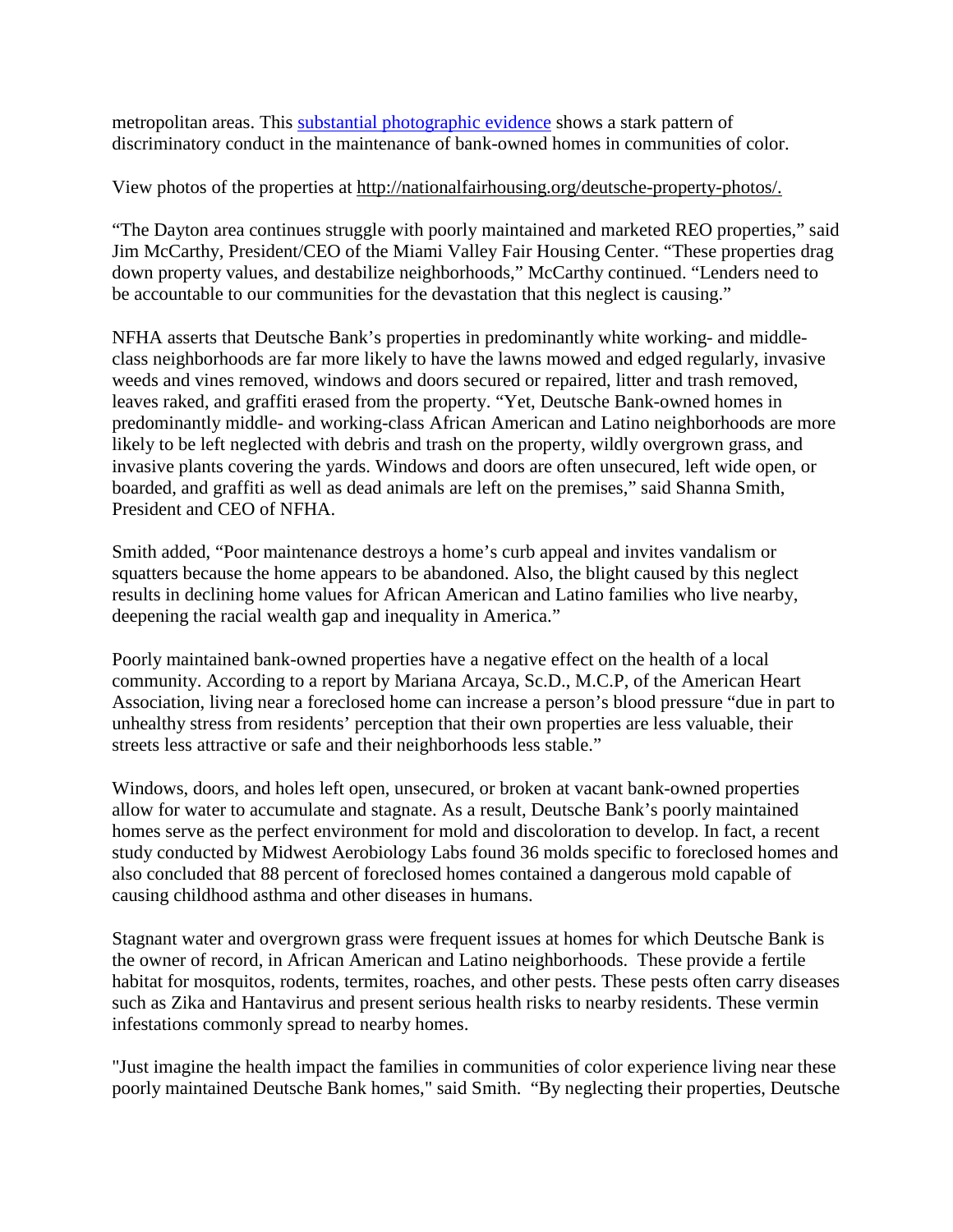Bank, Ocwen, and Altisource are putting at risk the health of African American and Latino residents living near these properties."

This isn't a new problem for Deutsche Bank. In June 2013, Deutsche Bank settled a lawsuit with the City of Los Angeles for \$10 million after it was accused of allowing hundreds of bank-owned properties to fall into slum conditions, leading to the destabilization of communities. "It's my understanding that Deutsche Bank required its preservation maintenance companies to pay most of the \$10 million to resolve that case, so you would expect Deutsche/Ocwen/ Altisource to monitor maintenance to ensure these shameful, discriminatory practices of neglecting routine maintenance in middle/working class communities of color ended. Unfortunately, we still find these horrid conditions at too many bank-owned homes in communities of color," said Smith.

View a map of affected communities at http://nationalfairhousing.org/community-map/.

Below is a list of the 30 metro areas involved in the investigation:

Baltimore, MD Baton Rouge, LA Chicago, IL Cleveland, OH Columbus, OH Dallas, TX Dayton, OH Denver, CO Detroit, MI (suburban communities) Gary, IN Grand Rapids, MI Greater Palm Beaches, FL Hampton Roads, VA Hartford, CT Indianapolis, IN Kansas City, MO

Memphis, TN Miami, FL Milwaukee, WI Minneapolis, MN Muskegon, MI New Orleans, LA Orlando, FL Philadelphia, PA Prince George's County, MD/Washington, DC Providence, RI Richmond, VA Tampa, FL Toledo, OH Richmond/Vallejo, CA

The fair housing organizations joining NFHA in filing the complaint include:

| <b>HOPE Fair Housing Center</b><br>202 W. Willow Ave, Suite 203 | Homewood, IL 60430                              |
|-----------------------------------------------------------------|-------------------------------------------------|
| Wheaton IL 60185                                                | Housing Opportunities Made Equal of<br>Virginia |
| <b>Open Communities</b>                                         | 626 East Broad Street #400                      |
| 614 Lincoln Avenue                                              | Richmond, VA 23219                              |
| Winnetka, IL 60093                                              |                                                 |
|                                                                 | <b>Toledo Fair Housing Center</b>               |
| South Suburban Housing Center                                   | 432 North Superior Street                       |
| 18220 Harwood Avenue                                            | Toledo, OH 43604                                |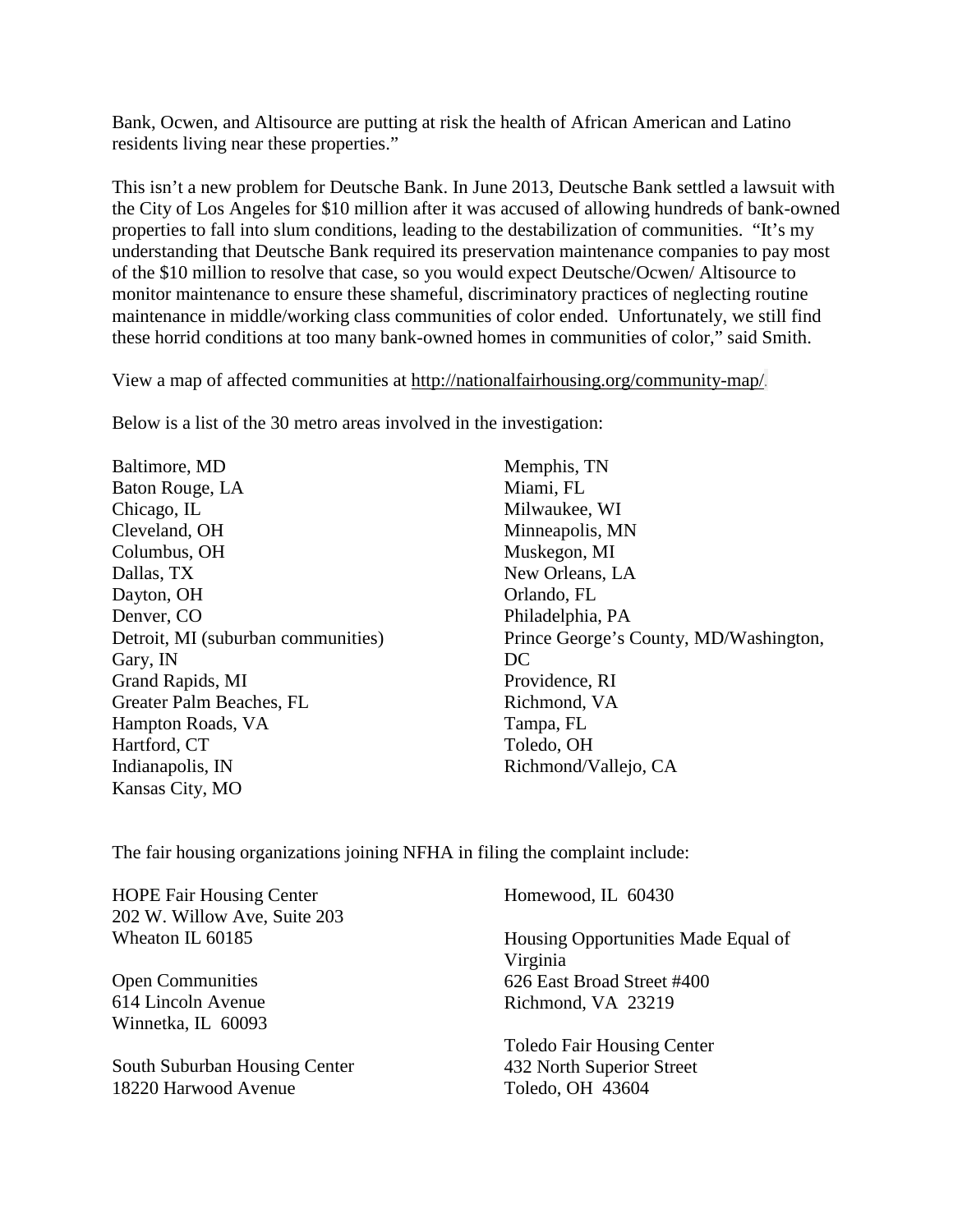Fair Housing Continuum 4760 N US Highway 1, Suite 203 Melbourne, FL 32935

Greater New Orleans Fair Housing Action **Center** 404 S Jefferson Davis Pkwy New Orleans, LA 70119

Denver Metro Fair Housing Center 3280 Downing Street, Suite B Denver CO 80205

Metropolitan Milwaukee Fair Housing Council 759 N Milwaukee Street, Suite 500 Milwaukee, WI 53202

Fair Housing Center of West Michigan 20 Hall Street SE Grand Rapids, MI 49507

The Miami Valley Fair Housing Center 505 Riverside Drive Dayton, OH 45405

Housing and Research & Advocacy Center

Fair Housing Advocates of Northern California 1314 Lincoln Avenue, Suite A San Rafael, CA 94901

2728 Euclid Avenue, Suite 200 Cleveland, OH 44115

Fair Housing Center of the Greater Palm Beaches 1300 W Lantana Road, Suite 200 Lantana, FL 33462

Fair Housing Center of Central Indiana 445 N. Pennsylvania Street, Suite 811 Indianapolis, IN 46204

Central Ohio Fair Housing Association 175 South 3rd Street, Suite 580 Columbus, OH 43215

Housing Opportunities Project for Excellence, Inc. 11501 NW 2nd Avenue Miami, FL 33168

Connecticut Fair Housing Center 221 Main Street, 4th Floor Hartford, CT 06106

North Texas Fair Housing Center 8625 King George Drive, Suite 130 Dallas TX 75235

NFHA and its member agencies are represented by Relman, Dane & Colfax PLLC and Soule, Bradtke & Lambert.

Detailed statistics and photos are available at [www.nationalfairhousing.org.](http://www.nationalfairhousing.org/)

The Fair Housing Act makes it illegal to discriminate based on race, color, national origin, religion, sex, disability, or familial status, as well as the race or national origin of residents of a neighborhood. This law applies to housing and housing-related activities, which include the maintenance, appraisal, listing, marketing, and selling of homes.